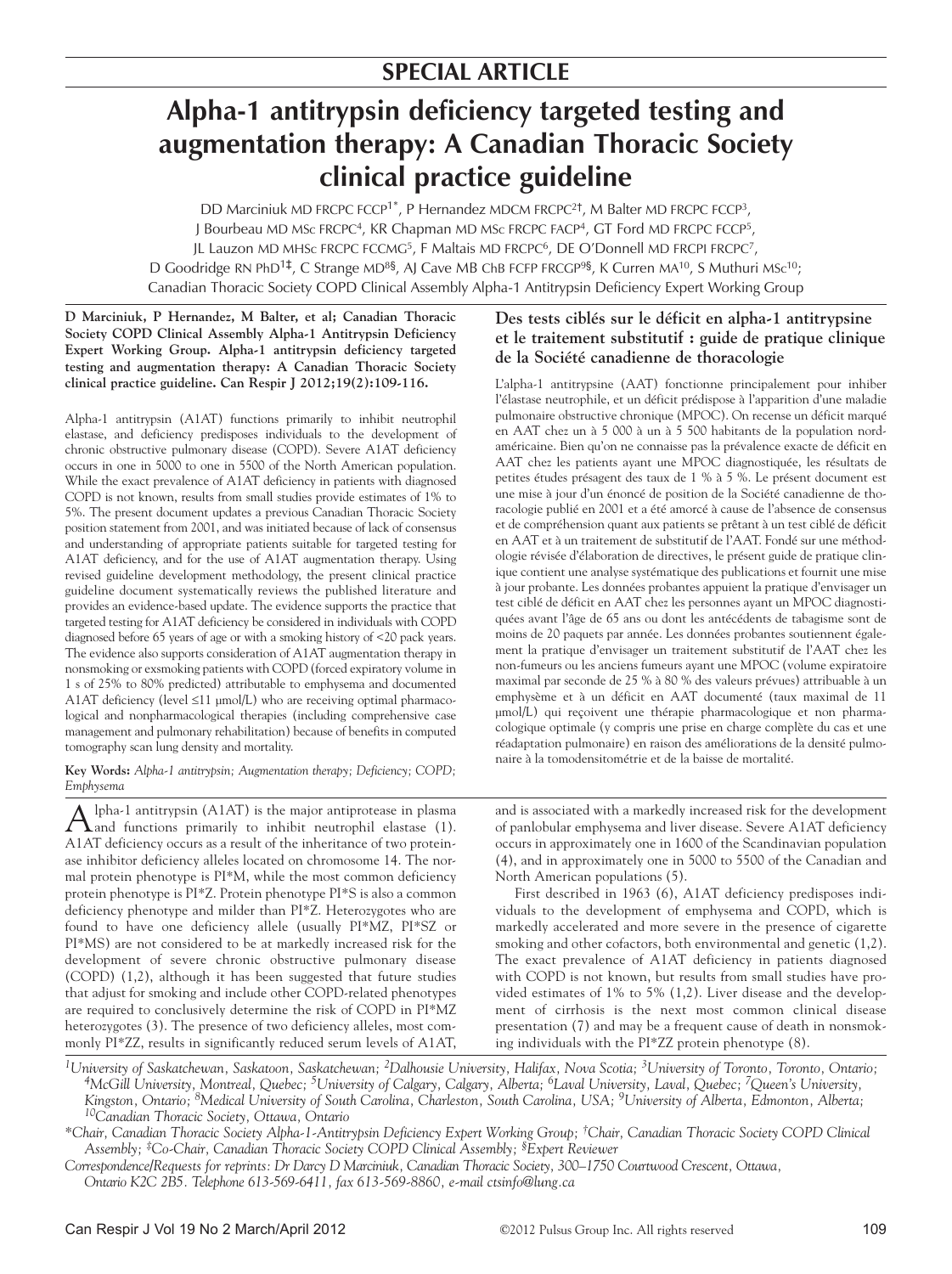A1AT protein phenotypes most strongly linked with pulmonary emphysema and COPD are associated with A1AT plasma levels below 11 µmol/L. The protease-antiprotease imbalance attributable to A1AT deficiency results in unopposed activity of leukocyte elastases with consequent degradation of elastin and other extracellular matrix components of the respiratory tract. These mechanisms are also believed to be stimulated by the presence of cigarette smoking alone, but the resultant development of emphysema is accelerated when tobacco smoke exposure and A1AT deficiency coexist. The administration of intermittent A1AT intravenous therapy has been demonstrated to significantly increase A1AT levels both in serum and in lung epitheliallining fluid (bronchoalveolar lavage fluid) (9).

The Canadian Thoracic Society (CTS) previously published a position statement on A1AT deficiency in 2001 (1), which was an update of an earlier CTS Standards Statement originally developed in 1992 (10). The topic has also been examined by others (2,11,12). The present clinical practice guideline document systematically reviews the published literature in this area, and provides an evidence-based update using revised guideline development methodology (described below).

The present guideline statement presupposes that appropriate and optimal pharmacological therapies have been administered. The statement further assumes that nonpharmacological therapies, including smoking cessation, vaccinations, pulmonary rehabilitation, self-management skills, comprehensive case management and surgical therapies, have been and continue to be optimally used in the management of all COPD patients with A1AT deficiency.

# **TARGET POPULATION**

The present clinical practice guideline provides direction on targeted testing and augmentation therapy for A1AT deficiency in COPD patients. For this purpose, patients with COPD have a forced expiratory volume in 1 s ( $FEV<sub>1</sub>$ )/forced vital capacity ( $FVC$ ) <0.7, as defined by the CTS (13,14) and by the Global Initiative for Chronic Obstructive Lung Disease (GOLD) (15). Patients with A1AT deficiency are defined as Pi\*ZZ, Pi\*Z(null) and Pi\*(null)(null) protein phenotypes (and other rare A1AT disease-causing alleles) with documented A1AT levels below 11 µmol/L. The present clinical practice guideline does not address liver disease, necrotizing panniculitis, antineutrophil-cytoplasmic-positive vasculitis or mass screening/ targeted testing of neonates.

# **TARGET USERS**

The present document is intended for all health care professionals involved in the care of patients with COPD attributable to A1AT deficiency and in the care of respiratory patients for whom targeted testing of A1AT deficiency is being considered. They include respirologists, family physicians, internists, nurses, health care administrators and health care systems.

# **METHODOLOGY**

# **Guideline development process**

The CTS A1AT deficiency targeted testing and augmentation therapy clinical practice guideline was developed by a panel of representative professionals involved in the care of patients with COPD and A1AT deficiency. The overall process was coordinated by the CTS Respiratory Guideline Committee and staff, with the assistance of consultant librarian and methodology experts. The guideline was developed in accordance with the convention of the 23-item Appraisal of Guidelines Research and Evaluation (AGREE) II instrument (16). The research questions were prepared based on the Working Group's recognition of clinical care gaps and solicited needs of the target populations. Questions were constructed in accordance with a 'PICO' process, taking into consideration the Problem, Intervention, Comparison and Outcomes within each research question, ensuring an appropriate and answerable question was constructed. The process enabled the development of a search strategy that outlined the types of studies, main topics and terms, inclusion and exclusion criteria used in the search, as well as suitable databases for the search.

# **Literature search**

Based on the criteria outlined within the search strategy for each of the research questions, MEDLINE, EMBASE, the Cochrane Library, the Canadian Medical Association InfoBase and the National Guideline Clearinghouse were searched for pertinent published literature between January 1, 1980, and September 8, 2011. In addition, supplementary references of selected articles and recent review articles were also scanned by the Expert Working Group members for additional citations.

Articles were selected for inclusion in the systematic review of the evidence if they were English or French articles reporting data on targeted testing of adult individuals with suspected A1AT deficiency, or of augmentation therapy among adult individuals with A1AT deficiency. In descending order of preference, minimum levels of evidence needed to inform the clinical questions were meta-analyses of randomized controlled trials (RCTs), RCTs, nonrandomized comparative studies or observational studies involving a minimum of 50 patients.

# **Evidence selection**

An initial review of abstracts was performed to inform article selection for which the full text was required, with four Working Group members assigned to each research question. All abstracts were reviewed by two group members. Once full-text articles were retrieved, data extraction tables were used to systematically extract evidence from included/relevant full-text articles based on the predetermined inclusion and exclusion criteria supporting the research question. These tables were used to summarize and organize information (ie, study design, target population, interventions, outcomes, functional and clinical significance of findings) for formulation of recommendations and supporting narrative text. Another group member verified all evidence extracted into tables. Data extraction tables are available as online supplemental material (www.respiratoryguidelines.ca). Narrative text of key evidence and conclusions supporting recommendations were completed based on the data extracted.

Articles assessing targeted testing of adult individuals with suspected A1AT deficiency were evaluated for the following outcomes: improvement in case-finding, reduction in dyspnea, improved exercise capacity, improved activity, decreased exacerbations, decreased health care use and improved quality of life/health status. Articles assessing A1AT augmentation therapy were evaluated for the following outcomes: decreased exacerbations, improved quality of life/health status, reduction in dyspnea, improved exercise capacity, improved activity, decreased health care use, reduction in mortality, reduction in rate of lung function decline and stabilization of computed tomography (CT) scan-quantified lung density.

# **Formulating recommendations**

Decisions regarding the strength of recommendations (Table 1) were achieved through a formal consensus process whereby Working Group members assigned to each of the research questions considered the strength of the evidence using the Grading of Recommendation Assessment, Development and Evaluation (GRADE) methodology (17). In addition, adverse effects, health benefits to patients, the burden on the patient associated with adherence to the recommendations, extent to which the evidence directly addressed the research question, and impact on morbidity, mortality and quality of life were considered (17,18). Final consensus on the recommendations by the Working Group was achieved via a distinct voting process, with agreement reported as a percentage of Working Group members. Extensive discussions were used to edit, correct and revise the document.

# **External expert commentary and review**

Expert reviewers identified by the Working Group and the Canadian Respiratory Guidelines Committee on the basis of their clinical and methodological expertise, were invited to review the document. A draft of the clinical practice guideline was circulated to the reviewers,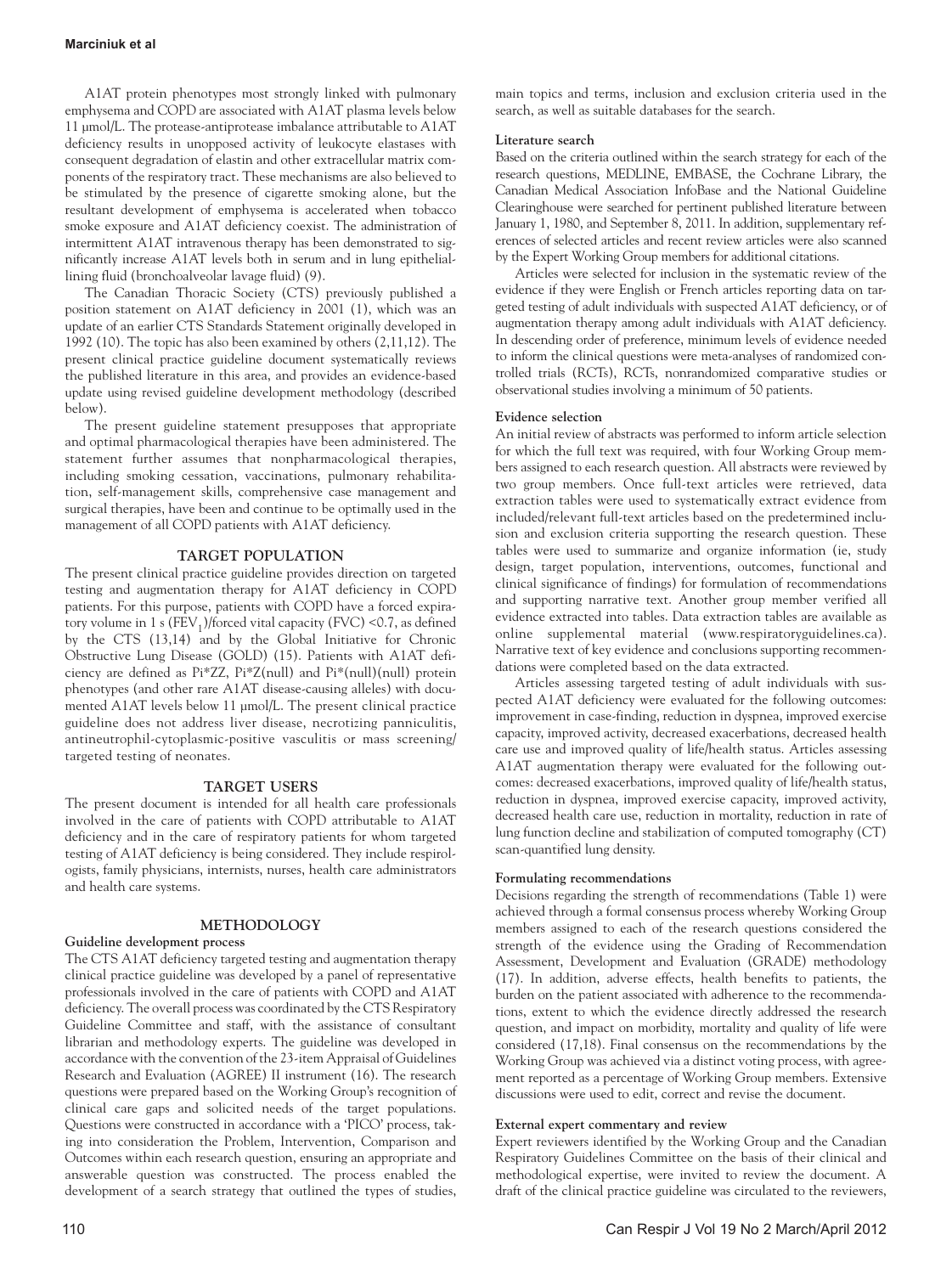**TABLE 1 Strength of evidence and grading of recommendations**

| Quality of<br>evidence        |         | Grade A Well-designed randomized controlled trials<br>with consistent and directly applicable<br>results                                         |
|-------------------------------|---------|--------------------------------------------------------------------------------------------------------------------------------------------------|
|                               |         | Grade B Randomized trials with limitations including<br>inconsistent results or major methodological<br>weaknesses                               |
|                               |         | Grade C Observational studies, and from<br>generalization from randomized trials in one<br>group of patients to a different group of<br>patients |
| Strength of<br>recommendation | Grade 1 | Strong recommendation, with desirable<br>effects clearly outweighing undesirable<br>effects (or vice versa)                                      |
|                               |         | Grade 2 Weak recommendation, with desirable effects<br>closely balanced with undesirable effects                                                 |

*Adapted from references 17 and 19*

feedback was gathered and relevant changes were incorporated into the document. Reviewers also used a short AGREE II (16) checklist to document their appraisal and enhance the usability of the document.

The present document, including the questions and content, will be regularly reviewed and updated to reflect the changing and growing body of evidence in this area. At a minimum, after a five-year period, the literature will be reviewed for new and compelling evidence to further inform or revise the guideline recommendations.

# **SECTION I**

Which populations are most appropriate for targeted testing of A1AT levels to improve case-finding of patients at risk of or with documented lung disease associated with A1AT deficiency?

#### **Introduction**

**Question**

Targeted testing for A1AT deficiency is performed to establish diagnosis in individuals at risk for disease, to inform and provide recommendations to patients and to optimize clinical management (ie, exposure to tobacco smoke, biomass and other environmental pollutants, minimize respiratory infections, etc). It is also used to support genetic counselling of patients and family members (see Discussion).

## **Key evidence**

A total of 1081 abstracts were initially identified by the search, of which 57 full-text articles were selected for complete review. Seven studies fully met the criteria and were selected for data extraction and utilization in the present review (Table 2). These studies assessed whether there was an increased rate of A1AT deficiency and/or abnormal protein phenotypes in several patient populations with known chronic lung disease, historically considered to be at increased risk.

Three studies examined the role of targeted testing for A1AT deficiency in patients with COPD (20-22). Sørheim et al (20) reported the combined results of two well-characterised study populations. One population was from a case-control study of adults conducted in Norway (Caucasians, ≥40 years of age, current or exsmokers of >2.5 pack years), in which 834 cases had evidence of airflow obstruction on spirometry and 835 control subjects had normal spirometry. The second population came from an international COPD genetics study of 984 COPD subjects (45 to 65 years of age, current or exsmokers of ≥5 pack years, airflow obstruction on spirometry) and 1723 relatives. Compared with Pi\*MM individuals, heterozygotes (Pi\*MZ) had a lower FEV<sub>1</sub>/FVC ratio. In individuals with lower smoking exposure (<20 pack years), Pi\*MZ was associated with more severe emphysema scores on CT scan. Another study evaluated an outpatient population with obstructive lung disease (21), which included COPD, asthma and bronchiectasis, and found no increased frequency of severe A1AT deficiency

#### **TABLE 2 Literature search results informing recommendations**

|         |                                                                                                                                                                                                         | <b>Studies informing</b><br>recommendations, n |
|---------|---------------------------------------------------------------------------------------------------------------------------------------------------------------------------------------------------------|------------------------------------------------|
| Section | Topic                                                                                                                                                                                                   | (References)                                   |
|         | Which populations are most appropriate<br>for targeted testing of A1AT levels, to<br>improve case-finding of patients at risk<br>of or with documented lung disease<br>associated with A1AT deficiency? | 7 (20-26)                                      |
| н       | Is A1AT augmentation therapy effective<br>in COPD patients with documented<br>A1AT deficiency?                                                                                                          | 6 (11,33-36,38)                                |

*A1AT Alpha-1 antitrypsin; COPD Chronic obstructive pulmonary disease*

or abnormal allele at the Pi locus compared with rates reported in the general population. A case-control database linkage study derived from two Danish registries (patients with A1AT deficiency, general population) (22) reported an increased risk for hospitalization with a diagnosis of COPD or asthma, but no increase in mortality among heterozygotes (Pi\*MZ) compared with matched controls.

Four studies examined the role of targeted testing for A1AT deficiency in patients with asthma (21-24). No study found an increased frequency in severe A1AT deficiency or abnormal alleles at the Pi locus compared with rates reported in control populations. Three studies examined the role of targeted testing for A1AT deficiency in patients with bronchiectasis (21,25,26). Only one small case-control study reported a possible increased frequency of the Z allele among patients with bronchiectasis and common variable immunodeficiency (25), although radiographic evidence of bronchiectasis is often seen in patients with Pi\*ZZ deficiency (27).

Well-known risk factors for lung cancer are tobacco smoking and COPD. Two hypothesis-generating studies investigated the possible role of abnormal alleles at the Pi locus as an additional risk factor for lung cancer (28,29). Preliminary findings suggested that heterozygote individuals for A1AT (Pi\*MS, Pi\*MZ or Pi\*MI) were at increased risk for developing lung cancer, particularly squamous cell and bronchoalveolar cell types.

A longitudinal cohort study assessed the contribution of A1AT deficiency or abnormal alleles on symptoms and rate of lung function decline in New York (USA) fire department rescue workers following the World Trade Centre (WTC) collapse in 2001 (30). Mild (Pi\*MZ) A1AT deficiency was associated with persistent cough and accelerated rate of  $FEV<sub>1</sub>$  decline in the immediate four years following the WTC collapse. These findings highlight the possible anti-inflammatory role of A1AT, not only in the setting of chronic exposure to airborne pollutants such as tobacco smoke, but also following acute exposure to intense inflammatory stimuli, such as occurred after the WTC collapse.

## **Conclusions**

Although the CTS Expert Working Group recommendations are derived from limited data, there may be benefit from early detection in selected populations including behaviour modification, optimized clinical management and enhanced genetic counselling. The age stratification is included in the recommendation because it was the only well-defined population studied. Individuals identified in the recommendations should undergo assessment of A1AT serum or plasma protein levels. However, there may be a role for testing individuals older than 65 years of age for the purpose of family studies and genetic counselling. In addition, it was the consensus of the Working Group that family members of individuals with documented A1AT deficiency also be offered genetic counselling and A1AT level testing, with attention devoted to siblings whose risk of A1AT deficiency is 25%.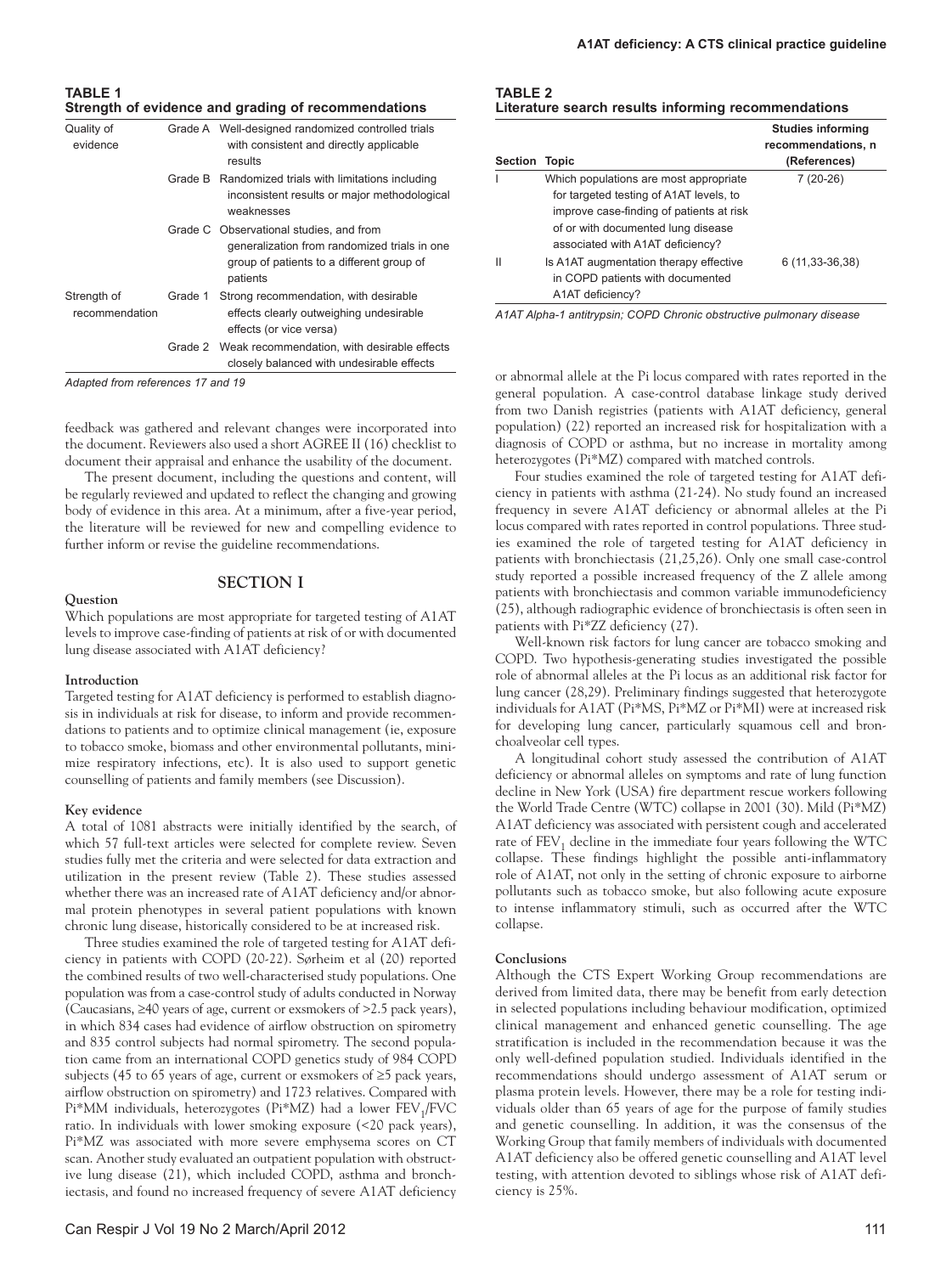There was also recognition that individuals with A1AT deficiency may be misdiagnosed with asthma – the recommendations assume the correct diagnosis is established (31). In the presence of diagnostic uncertainty (for example, persistent obstruction on lung function testing) and if A1AT deficiency is a clinical diagnostic possibility, testing may be indicated. Due to the complexity of testing and interpretation of results, referral to a respirologist and/or geneticist should be considered.

# **QUESTION 1**

Which populations are most appropriate for targeted testing of A1AT levels to improve case-finding of patients at risk of or with documented lung disease associated with A1AT deficiency? The following recommendations are based on evidence from seven studies and expert consensus of the CTS A1AT Deficiency Expert Working Group.

# **RECOMMENDATION 1A\***

We suggest targeted testing for A1AT deficiency be considered in individuals with COPD diagnosed before 65 years of age or with a smoking history of <20 pack years. (Grade of recommendation: 2C)

# **RECOMMENDATION 1B**†

We suggest targeted testing for A1AT deficiency not be undertaken in individuals with bronchiectasis or asthma. (Grade of recommendation: 2C)

\*100% agreement was achieved for Recommendation 1A; †90% agreement was achieved for Recommendation 1B (complete agreement was not achieved because some believed there was evidence supporting targeted testing in these selected populations).

# **SECTION II**

# **Question**

Is A1AT augmentation therapy effective in COPD patients with documented A1AT deficiency?

# **Introduction**

A1AT deficiency is a rare disease, and a permanent cure for the lung disease is not available. By administering the A1AT protein to those who are severely deficient, the belief is that progression of emphysema may be prevented or that significant improvement may occur. Previous reviews have provided discordant recommendations for the use of A1AT augmentation therapy in the clinical setting. Some have stated it is "irresponsible" to recommend the use of A1AT augmentation therapy (32, which as stated by the authors, is 'similar' to reference 11), while others have recommended "intravenous augmentation therapy for individuals with established airflow obstruction from AAT deficiency" (2). Predictably, this has led to confusion among health care providers regarding the use of A1AT augmentation therapy.

# **Key evidence**

A total of 1399 abstracts were identified by the search, of which 41 articles were selected for complete review. Six studies fully met the criteria and were selected for data extraction and use in the present review (Table 2).

Two RCTs directly examined this question. The first trial (33) randomly assigned 56 never or exsmoking subjects with A1AT deficiency (Pi\*ZZ) and emphysema, and an  $FEV<sub>1</sub>$  between 30% and 80% predicted, to once-monthly intravenous infusions of purified A1AT 250 mg/kg or placebo (albumin) for at least three years. The primary outcome was to compare the rate of decline in  $FEV<sub>1</sub>$ , which demonstrated no significant difference between the A1AT-treated and placebo groups. The annual mean  $(\pm SD)$  rate of decline in  $FEV<sub>1</sub>$  in the placebo group was 25.2±22.0 mL and the rate of decline in the treatment group was 26.5±15.1 mL (P=0.96). Secondary outcomes included pulmonary function and quantitation of emphysema using CT scan. No differences in vital capacity or diffusing capacity of the lung for carbon monoxide (DLco) were reported. A nonsignificant trend (P=0.07) suggested reduced loss of CT scan lung density among subjects receiving augmentation therapy (2.6±0.41 g/L/year for placebo versus  $1.5\pm0.41$  g/L/year for the treatment group).

The second RCT is the largest placebo-controlled RCT of A1AT augmentation published to date (34), and was designed as a pilot study for the end point of CT scan-measured lung density. Seventy-seven never or exsmoking A1AT-deficient subjects (A1AT level ≤11 µmol/L) with COPD (FEV<sub>1</sub> between 25% and 80% predicted) were randomly assigned to weekly infusions of augmentation therapy or placebo for two to 2.5 years. The primary study end point was lung density measured by CT scan. There were nonsignificant trends in CT scanassessed lung density favouring the treatment group (estimated treatment difference in mean slope of 15th percentile lung density was 0.857 [−0.065 to 1.778]; P=0.07). There was no difference in loss of lung function measured according to  $FEV<sub>1</sub>$  and DLco between the two groups. Similarly, the mean annual COPD exacerbation rate was 2.55 in the augmented group and 2.19 in the placebo group (P=0.265). Finally, no clinically meaningful or statistically significant change in diseasespecific quality of life (according to St George's Respiratory Questionnaire) was found (1.48 fall in intervention group versus 2.37 fall in control group  $[P=0.695]$ .

The data from these two RCTs were pooled and subsequently reanalyzed (35), recognizing there were differences in augmentation therapy dosing and CT density analyses. CT scan lung density was the primary study outcome, with decline in lung function being a secondary outcome. The pooled analysis demonstrated preservation of lung density among patients receiving augmentation therapy compared with study subjects who did not. The mean change in lung density from baseline was −4.082 g/L for A1AT and −6.379 g/L for placebo, with a treatment difference of 2.297 (95% CI 0.669 to 3.926; P=0.006). The  $FEV_1$  declined significantly and similarly in both the treated and placebo groups.

A meta-analysis of five studies has been performed (36): one RCT (33), three nonrandomized registry groups (37-39) and an abstract. The primary end point was the difference in  $FEV<sub>1</sub>$  rate of decline (survival was intended to be a secondary end point, but was abandoned because of insufficient data). Patients receiving augmentation therapy had significantly lower rates of lung function decline than those who did not receive augmentation therapy. The decline in  $\text{FEV}_1$  was slower by 13.4 mL/year (95% CI 1.5 mL/year to 25.3 mL/year) among all patients receiving augmentation therapy. This effect predominantly reflected results in the subset of patients with baseline  $FEV<sub>1</sub>$  of 30% to 65% of predicted (decline in  $\text{FEV}_1$  was slower by 17.9 mL/year; 95% CI 9.6 mL/year to 26.1 mL/year).

Although survival data with respect to augmentation therapy are limited, a large registry study (38) showed that, in patients with baseline  $FEV<sub>1</sub>$  values <50% of predicted, significantly better survival was reported in patients receiving augmentation therapy (risk ratio = 0.64 [95% CI 0.43 to 0.94; P=0.02]). Whether patients did or did not receive augmentation therapy was not prospectively controlled and, hence, the finding may be confounded by uncontrolled factors that differed between the treated and untreated groups.

A recent Cochrane Review (11) included RCTs that compared patients randomly assigned to A1AT augmentation therapy with controls who were randomly assigned to placebo therapy (33,34) (see above). The primary outcomes were mortality and  $FEV<sub>1</sub>$ ; secondary outcomes included exacerbations, admissions, quality of life and DLco. Randomized controlled mortality data were not available, and there were no significant differences in FEV<sub>1</sub> rate of decline, DLco, exacerbations or quality of life. Lung density deteriorated less in the active group compared with the placebo group; the statistically significant difference was 1.14 g/L (95% CI 0.14 g/L to 2.14 g/L; P=0.03) over the course of the trials. No meaningful differences in harm from therapy were noted.

Augmentation therapy involves a purified blood product available in Canada from a single manufacturer and from a small number of commercial manufacturers worldwide; donor screening and subsequent purification, filtration and/or pasteurization processes differ among manufacturers. Reviews of adverse events do not suggest an increased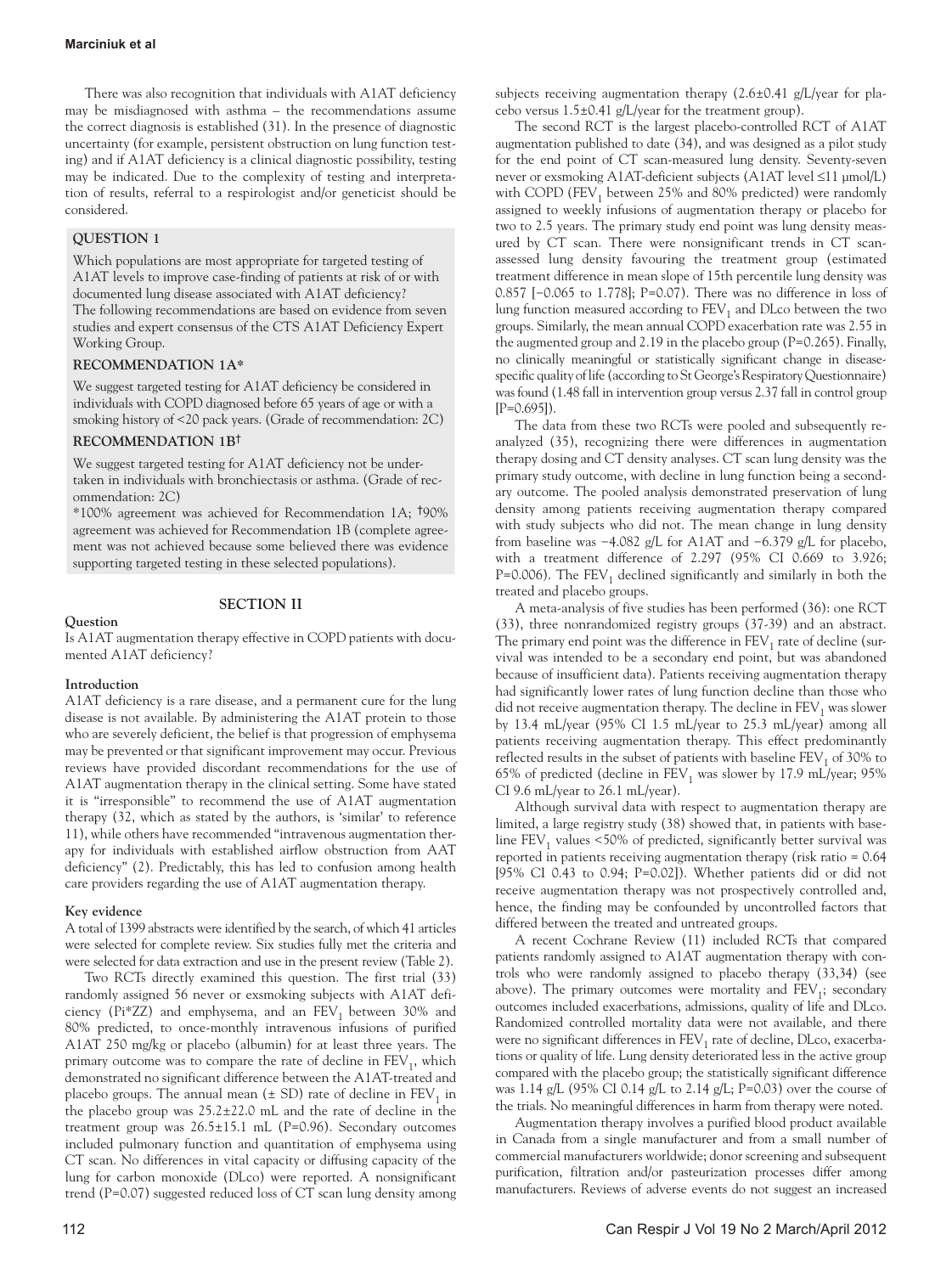risk of hepatitis, HIV or severe viral illnesses in treated patients. Adverse events are typically mild, and most commonly include headache, dizziness, dyspnea, fever and chills. The rate of adverse events has been estimated to be 0.02 to 0.03 events per patient per month of therapy, corresponding to two adverse events every five or more years. Adverse events account for only 3% of treatment discontinuations (12,40).

## **Conclusions**

The evidence demonstrates preservation of CT scan lung density with A1AT augmentation therapy, but no significant improvement in quality of life or exacerbations. The results for  $\text{FEV}_1$  rate of decline are contradictory, with one meta-analysis, predominantly of nonrandomized registry data (36), reporting an improvement with augmentation therapy, while small RCTs (underpowered for this end point and with significant limitations) reported no significant benefit with augmentation therapy. A single registry report suggested improved mortality for severe COPD patients and A1AT deficiency after augmentation therapy (38). A summary of effectiveness end points and results with A1AT augmentation therapy is provided in Table 3.

There is ongoing debate regarding clinically meaningful end points in assessing the response to A1AT augmentation therapy. Emphysema leads to structural abnormalities of the lung that are best assessed pathologically. CT scan lung density has been shown to correlate with pathology scores in diseased lungs (41) and, may therefore, be a meaningful indicator of lung disease progression. Tanabe et al (42) undertook a two-year study of 60 COPD patients, 26 of whom experienced an exacerbation during the study. Although there were no statistically significant differences in the rate of decline in  $\text{FEV}_1$  or DLco between exacerbating and nonexacerbating COPD subjects, there was a statistically significant deterioration in CT scan lung density in COPD subjects who experienced exacerbations. In a cross-sectional study of A1AT deficient lung disease (43), CT scan lung density was shown to correlate with  $FEV<sub>1</sub>$ , airway conductance, gas-trapping, transfer factor and health status. Moreover, CT scan lung density may better predict mortality in A1AT deficiency than lung function parameters (44).

There are, however, important practical issues with using CT densitometry including lack of expertise in interpretation and lack of availability to most clinicians; multiple methods of measuring lung densitometry (ie, correcting for volume) with no yet agreed upon ideal method (45); and low inter- and intra-operator agreement regarding the extent of densitometry reduction that correlates with increasing severity of emphysema (46). It is anticipated some of these issues may be remedied by the publication of predicted lung densitometry normative values expected from ongoing lung cancer screening studies. In the interim, it is difficult to fully judge the magnitude of change in CT densitometry and its clinical significance when interpreting responses to A1AT augmentation therapies. Nonetheless, these differences have been objectively demonstrated with the use of A1AT augmentation therapy in patients with COPD attributable to A1AT deficiency.

A1AT augmentation therapy initiated as suggested in the recommendation should not routinely be discontinued if lung function deteriorates or falls below the lower  $FEV<sub>1</sub>$  cut-off.

# **QUESTION 2**

Is A1AT augmentation therapy effective in COPD patients with documented A1AT deficiency?

The following recommendation is based on evidence from six studies and expert consensus of the CTS A1AT Deficiency Expert Working Group.

# **RECOMMENDATION 2\***

We suggest A1AT augmentation therapy may be considered in nonsmoking or exsmoking patients with COPD ( $FEV<sub>1</sub> 25%$  to 80% predicted) attributable to emphysema and documented A1AT (level  $\leq$ 11 µmol/L), who are receiving optimal pharmacological and nonpharmacological therapies (including comprehensive case management and pulmonary rehabilitation) because of benefits in CT scan lung density (Grade of recommendation: 2B) and mortality (Grade of recommendation: 2C).

## **TABLE 3**

| Effectiveness end points and results from alpha-1 |  |
|---------------------------------------------------|--|
| antitrypsin augmentation therapy                  |  |

| End point                  | <b>Result (quality of evidence)</b>              |  |
|----------------------------|--------------------------------------------------|--|
| Exacerbations              | No evidence of benefit with augmentation therapy |  |
|                            | (Grade B)                                        |  |
| Quality of life            | No evidence of benefit with augmentation therapy |  |
|                            | (Grade B)                                        |  |
| Dyspnea                    | Not studied                                      |  |
| Exercise performance       | Not studied                                      |  |
| <b>Activity limitation</b> | Not studied                                      |  |
| Health care use            | Not studied                                      |  |
| Mortality                  | Benefit with augmentation therapy (Grade C)      |  |
| Lung function – rate of    | No evidence of benefit with augmentation therapy |  |
| $FEV1$ decline             | (Grade $B$ )*                                    |  |
|                            | Benefit with augmentation therapy                |  |
|                            | (Grade $C$ )*                                    |  |
| Radiology - CT scan        | Benefit with augmentation therapy                |  |
| lung density               | (Grade B)                                        |  |

*\*Results from Grade C evidence reported improvement; results from Grade B evidence did not demonstrate significant benefit from augmentation therapy – see text Section II, Conclusions for further explanation. CT Computed tomog*raphy; FEV<sub>1</sub> Forced expiratory volume in 1 s

\*90% agreement was achieved for this recommendation (complete agreement was not achieved as some believed there was insufficient high-quality evidence to make a recommendation for or against A1AT augmentation therapy in COPD patients with A1AT deficiency).

## **DISCUSSION**

This process was initiated because of the perception of a lack of consensus and understanding of appropriate patients suitable for targeted testing for A1AT deficiency, and for the use of A1AT augmentation therapy. The purpose was to provide meaningful, practical guidance for targeted testing of A1AT deficiency, and for the use of A1AT augmentation therapy. Using an evidence-based, systematic review process, led by a representative interprofessional panel of experts in the field, the present clinical practice guideline has addressed several clinically meaningful questions. The evidence from the reviews, and the experience and guidance afforded by the Expert Working Group members, enabled the formulation of relevant recommendations, fully accepting that there are significant and large gaps in the scientific literature in this area.

A summary of reccommendations is provided in Table 4. The evidence supports the notion that targeted testing for A1AT deficiency be considered in individuals with COPD diagnosed before 65 years of age or with a smoking history of <20 pack years. However, there is insufficient evidence in the literature to support routine targeted testing for A1AT deficiency in individuals with bronchiectasis or asthma (if correctly distinguished from COPD). The evidence demonstrates significant slowing in the loss of CT scan lung density with A1AT augmentation therapy, but no significant improvement in quality of life or exacerbations. The results for  $\text{FEV}_1$  rate of decline are contradictory, with one meta-analysis, predominantly of nonrandomized registry data, reporting an improvement with augmentation therapy (36), while small RCTs (underpowered for the end point and with significant limitations) reporting no significant benefit with augmentation therapy (38). A single registry report suggested improved mortality for severe COPD patients (FEV<sub>1</sub> <50%) and A1AT deficiency after augmentation therapy.

As highlighted, the present evidence-based clinical guideline statement presupposes that appropriate and optimal pharmacological as well as nonpharmacological therapies have been and continue to be used in the management of all COPD patients with A1AT deficiency (13-15,47). In this setting, it is misguided to minimize the importance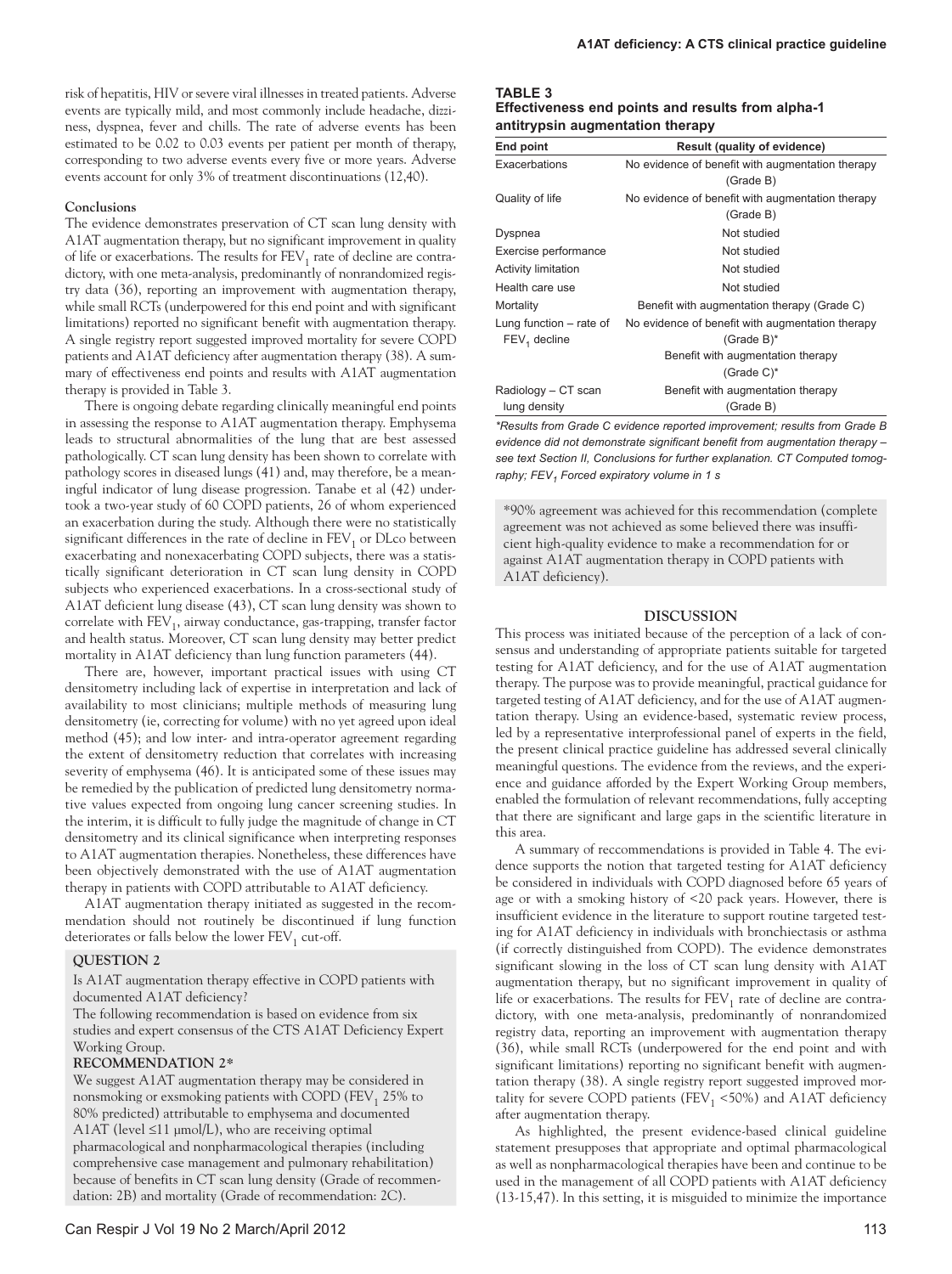# **TABLE 4 Summary of evidence-based recommendations and grading**

|                                  |                                                                                                                                                                                                                                                                                                                                                                                                                                                                  | Grade of       |
|----------------------------------|------------------------------------------------------------------------------------------------------------------------------------------------------------------------------------------------------------------------------------------------------------------------------------------------------------------------------------------------------------------------------------------------------------------------------------------------------------------|----------------|
| <b>Recommendation Suggestion</b> |                                                                                                                                                                                                                                                                                                                                                                                                                                                                  | recommendation |
| 1A                               | The Working Group suggests<br>targeted testing for A1AT<br>deficiency be considered in<br>individuals with COPD<br>diagnosed before 65 years of<br>age or with a smoking history of<br><20 pack years                                                                                                                                                                                                                                                            | 2C             |
| 1B                               | The Working Group suggests<br>targeted testing for A1AT<br>deficiency not be undertaken in<br>individuals with bronchiectasis or<br>asthma                                                                                                                                                                                                                                                                                                                       | 2C             |
| $\overline{2}$                   | The Working Group suggests<br>A1AT augmentation therapy may<br>be considered in nonsmoking or<br>exsmoking patients with COPD<br>(FEV <sub>1</sub> 25%-80% predicted)<br>attributable to emphysema and<br>documented A1AT deficiency<br>(level $\leq$ 11 µmol/L), who are<br>receiving optimal<br>pharmacological and<br>nonpharmacological therapies<br>(including comprehensive case<br>management and pulmonary<br>rehabilitation) because of<br>henefits in: |                |
|                                  | • Computed tomography scan<br>lung density                                                                                                                                                                                                                                                                                                                                                                                                                       | 2B             |
|                                  | • Mortality                                                                                                                                                                                                                                                                                                                                                                                                                                                      | 2C             |

*A1AT Alpha-1 antitrypsin; COPD Chronic obstructive pulmonary disease; FEV1 Forced expiratory volume in 1 s* 

of these foundational interventions, and it is the perception of this Working Group that such therapies are underutilized. The Working Group believed it particularly important to consider augmentation therapy only in nonsmoking or exsmoking patients, considering the high cost of the therapy and, importantly, that current smokers were excluded from the RCTs evaluating the impact of augmentation therapy.

A1AT deficiency is caused by mutations in the *SERPINA1* gene, which encodes the A1AT protease inhibitor (Pi). There are three common testing strategies used to diagnose A1AT deficiency: measurement of serum or plasma A1AT protein level; A1AT protein phenotyping (Pi typing); and A1AT genotyping. Measuring A1AT protein levels in serum or plasma is a reasonable initial test in individuals with suspected A1AT deficiency. A level below 20  $\mu$ mol/L (113 mg/ dL) will detect Pi\*MZ, Pi\*SZ, PI\*MS and PI\*SS with 92% sensitivity and 90% specificity (2,48). A1AT protein level testing in serum alone is not useful for family studies because it does not provide information about the genetic variants involved. In particular, it cannot detect asymptomatic heterozygous carriers of A1AT deficiency who may have normal or near normal A1AT levels. In addition, if the A1AT deficiency is associated with a dysfunctional glycoprotein with normal A1AT serum or plasma levels, the diagnosis of A1AT deficiency may be overlooked (2). Determining the A1AT genotype can be accomplished either by Pi protein phenotyping, targeted DNA mutation analysis or gene sequencing. The normal Pi protein phenotype is Pi\*M, which is most often associated with a normal MM genotype. The most common deficiency alleles are S (Glu34Lys) and Z (Glu264Val); while other Pi phenotypes include null alleles (which produce no A1AT protein) and dysfunctional alleles associated with normal protein levels, but abnormal protein function. Because Pi typing can only characterize 30 different protein phenotypes (49), rare

variants or null alleles may be missed (48). Targeted DNA mutation analysis is limited to searching for common mutations such as M, S and Z, but can provide a presumptive genotype based on the presence or absence of S and Z mutations. Gene sequencing of the *SERPINA1* gene is much less commonly undertaken. It is the most sensitive method for diagnosing A1AT deficiency, although it is expensive and not available in all centres.

Initial investigation of A1AT deficiency can be made by measuring A1AT levels, followed by characterization of Pi protein phenotype or genotype using targeted mutation analysis, which will enable confirmation of either a clinical diagnosis in a symptomatic individual, and a presymptomatic or carrier status in an at-risk family member. If no deficiency allele is detected in a symptomatic individual and the A1AT level is decreased, or there is a strong clinical suspicion that an at-risk individual has A1AT deficiency, full gene sequencing should be pursued (50).

Targeted testing performed in individuals at risk of disease either because of family history or signs and symptoms of disease is to be distinguished from population screening for which asymptomatic individuals are tested to identify those who may have abnormalities that could lead to future disease, especially in the presence of environmental modifying factors. As noted in the present document (Recommendations 1A and 1B), screening populations of COPD patients older than 65 years of age, or all individuals with symptoms of COPD or other chronic lung disease, for A1AT deficiency is not supported by current evidence (21).

The literature describes A1AT deficiency both as an autosomal recessive and a codominant disorder. An affected individual has two abnormal deficiency alleles, and heterozygotes (or carriers) have one normal allele and one deficiency allele, both of which are expressed at the protein level. Heterozygotes are often asymptomatic, but may have mildly deficient A1AT levels. In counselling at-risk family members, siblings of severely deficient individuals should be offered testing because they have at least a 25% probability of sharing the full deficiency, a 50% probability of being carriers of A1AT deficiency with possibly mildly deficient A1AT levels, and a 25% probability of having no deficiency. Offspring of an individual with two abnormal alleles would, at a minimum, be obligate carriers for A1AT deficiency. Whether they have A1AT deficiency is dependent on the carrier status of their other parent. It is important that the testing method offered to family members to clarify their A1AT status be able to detect the mutation type present in the proband (50). Finally, in addition to clarifying risks to family members, issues of nonpenetrance, the inability to predict age of onset, severity of disease and rate of progression (51), intra- and interfamilial variability, and possible insurance discrimination (52) with predictive testing in asymptomatic family members must be considered and addressed. Clinicians and individuals are strongly advised to seek the expertise of a clinical geneticist or specialized centre, and use appropriate genetic counselling for guidance or assistance in this area.

A1AT augmentation therapy is currently commercially available with an intravenous A1AT protease inhibitor derived from human plasma. The drug is approved by Health Canada for treatment of patients who clinically demonstrate panlobular emphysema and have congenital deficiency of alpha-1 antiprotease (patients with Pi\*ZZ, Pi\*Z[null] or Pi\*[null][null] phenotypes).

As discussed, it is challenging to completely understand the implications of improvements (ie, less reduction) in CT scan densitometry. Nonetheless, consistent and repeatable differences have been objectively demonstrated with the use of A1AT augmentation therapy in patients with COPD attributed to A1AT deficiency.

The present evidence-based guideline document did not specifically study cost-effectiveness – this has been addressed elsewhere (12). Nonetheless, the Working Group recognized the high costs associated with A1AT augmentation therapy. Clinicians and patients must fully appreciate the costs associated with A1AT augmentation therapy during deliberations regarding the appropriateness of therapy.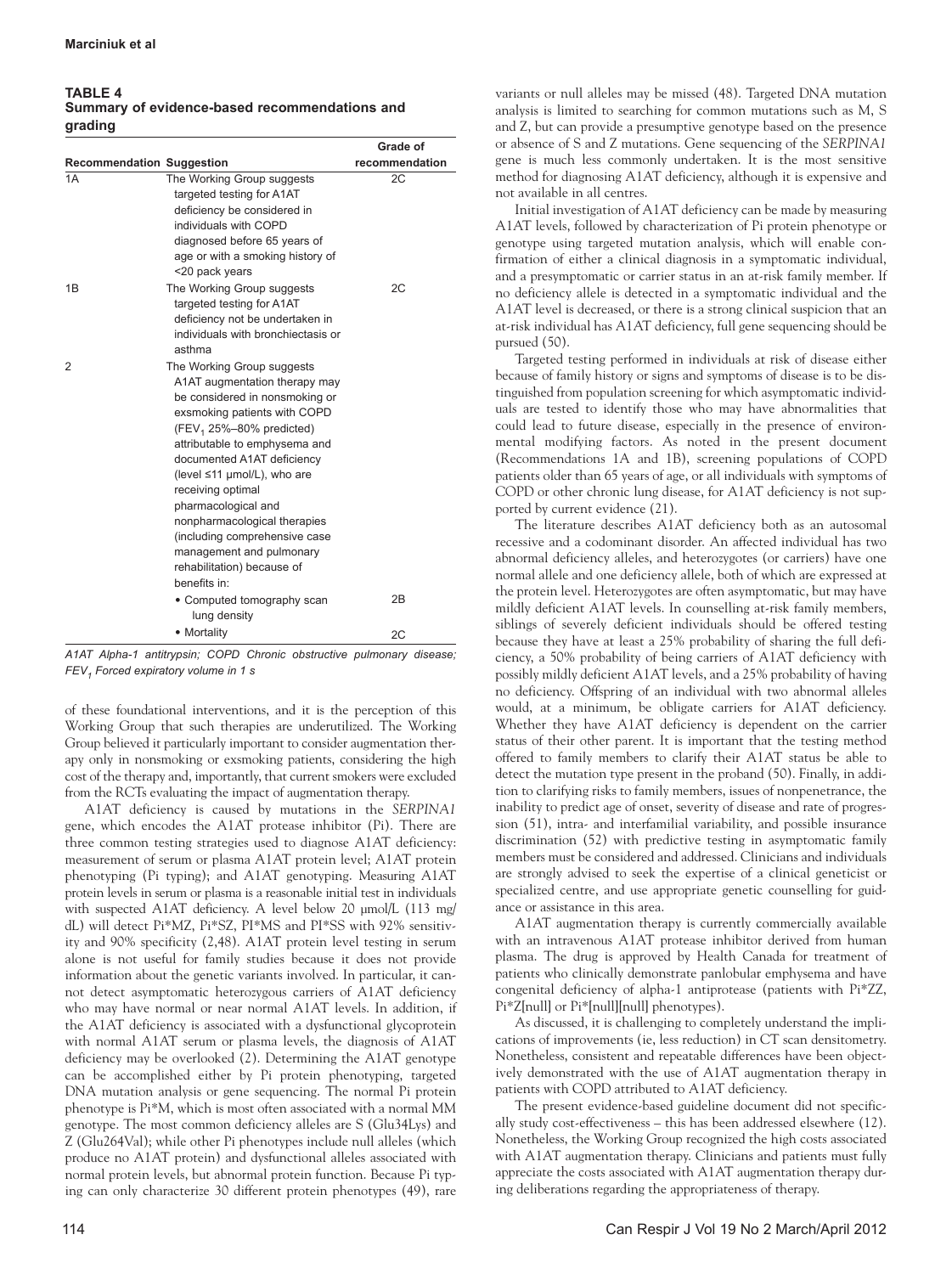# **FUTURE RESEARCH NEEDS**

It has become very apparent from this process that there is a paucity of high-quality evidence and scientific literature on this topic. Although this is a rare disease, further study is required to address several important clinical questions, and to provide further understanding and guidance for targeted testing for A1AT deficiency and A1AT augmentation therapy. It is the strong sense of the Working Group that additional small, descriptive trials of A1AT augmentation therapy will not provide further meaningful information or guidance regarding clinical efficacy. There is a pressing need for large RCTs, with long follow-up periods, assessing meaningful clinical end points. Such work should examine clinical effectiveness and undertake a detailed cost-analysis of A1AT augmentation therapy plus optimal usual care versus optimal usual care in A1AT-deficient COPD patients.

Advances in our understanding of the mechanisms leading to the development of emphysema and COPD in individuals with A1AT deficiency are necessary. The specific issue of early detection and potential early administration of augmentation therapy also requires additional investigation. Greater understanding of the prevalence of A1AT in selected populations is required. Acknowledging the significant current financial burden of A1AT augmentation therapy, additional work is required to explore more cost-effective means of developing and delivering therapy. These important research questions require attention to advance our understanding in this area.

# **KNOWLEDGE TRANSFER AND TOOLS FOR PRACTICE**

In addition to publication, the present document will be posted on www.respiratoryguidelines.ca for viewing and download. A teaching and dissemination slide kit, complementing existing CTS teaching aids for the diagnosis and management of COPD, will be developed and similarly posted for viewing and download. A clinical pocket

## **REFERENCES**

- 1. Ford GT, Chapman KR, Standards Committee of the Canadian Thoracic Society. Alpha1-antitrypsin deficiency: A position statement of the Canadian Thoracic Society. Can Respir J 2001;8:81-8.
- 2. American Thoracic Society, European Respiratory Society. American Thoracic Society/European Respiratory Society statement: Standards for the diagnosis and management of individuals with alpha-1 antitrypsin deficiency. Am J Respir Crit Care Med 2003;168:818-900.
- 3. Hersh CP, Dahl M, Ly NP, Berkey CS, Nordestgaard BG, Silverman EK. Chronic obstructive pulmonary disease in  $\alpha$ 1-antitrypsin PI MZ heterozygotes: A meta-analysis. Thorax 2004;59:843-9.
- 4. Sverger T. Alpha-1-antitrypsin deficiency in early childhood. Pediatrics 1978;62:22-5.
- 5. deSerres FJ. Worldwide racial and ethnic distribution of alpha1 antitrypsin deficiency: Summary of an analysis of published genetic epidemiologic surveys. Chest 2002;122:1818-29.
- 6. Laurell CB, Eriksson S. The electrophoretic alpha-globulin pattern of serum in alpha-1-antitrypsin deficiency. Scand J Clin Lab Invest 1963;15:132-40.
- 7. Sveger T. Liver disease in alpha-1-antitrypsin deficiency detected by screening of 200,000 infants. N Engl J Med 1976;294:1316-21.
- 8. Eriksson S, Carison J, Velez R. Risks for cirrhosis and primary liver cancer in alpha-1-antitrypsin deficiency. N Engl J Med 1986;314:736-9.
- 9. Wewers MD, Casolaro MA, Sellers SE, et al. Replacement therapy for alpha 1-antitrypsin deficiency associated with emphysema. N Engl J Med 1987;316:1055-62.
- 10. Ad Hoc Committee on Alpha-1-Antitrypsin Replacement Therapy of the Standards Committee, Canadian Thoracic Society. Current status of alpha-1-antitrypsin replacement therapy: Recommendations for the management of patients with severe hereditary deficiency. CMAJ 1992;146:841-4.
- 11. Gøtzsche PC, Johansen HK. Intravenous alpha-1 antitrypsin augmentation therapy for treating patients with alpha-1 antitrypsin deficiency and lung disease. Cochrane Database Syst Rev 2010;7:CD007851.

guide summarizing key recommendations and information from the present clinical practice guideline will also be developed, and be available for viewing and download (see above).

**EDITORIAL INDEPENDENCE:** The Alpha-1 Antitrypsin Deficiency Expert Working Group is accountable to the CTS Respiratory Guidelines Committee and the CTS Board of Directors. The Expert Working Group is functionally and editorially independent from any funding sources of the CTS and does not receive any direct funding from external sources. The CTS receives unrestricted grants, which are combined into a central operating account to facilitate the knowledge translation activities of CTS Clinical Assemblies. Sources include the Canadian Institutes of Health Research, AstraZeneca Canada, Boehringer Ingelheim Canada, GlaxoSmithKline Inc, Pfizer and Talecris. No funders played a role in the collection, review, analysis or interpretation of the scientific literature or in any decisions regarding the recommendations or key messages presented in this document. The Expert Working Group was formed by the CTS COPD Clinical Assembly, which is accountable to the CTS Respiratory Guidelines Committee and to the CTS Board of Directors.

**CONFLICTS OF INTEREST:** Members of the Alpha-1 Antitrypsin Deficiency Working Group declared potential conflicts of interest at the time of appointment, and these were updated throughout the development process. Individual members' potential conflict of interest statements are posted with the online supplementary material (www.respiratoryguidelines. ca/guideline/chronic-obstructive-pulmonary-disease).

**ACKNOWLEDGEMENTS:** Members of the Alpha-1 Antitrypsin Deficiency Working Group thank the CTS Respiratory Guidelines Committee, T Oliver, C Lacchetti and Dr S Aaron for their expert guidance and assistance.

- 12. Chen S, Farahati F, Marciniuk D, Mayers I, Boudreau R, Keating T. Human Alpha 1-Proteinase Inhibitor for Patients with Alpha 1-Antitrypsin Deficiency (Technology Report No. 74). Ottawa: Canadian Agency for Drugs and Technologies in Health; 2007.
- 13. O'Donnell DE, Aaron S, Bourbeau J, et al. Canadian Thoracic Society recommendations for management of chronic obstructive pulmonary disease – 2007 update. Can Respir J 2007;14:5B-32B.
- 14. O'Donnell DE, Hernandez P, Kaplan A, et al. Canadian Thoracic Society Recommendations for Management of Chronic Obstructive Pulmonary Disease – 2008 update – highlights for primary care. Can Respir J 2008;15(Suppl A):1A-8A.
- 15. Rabe KF, Hurd S, Anzueto A, et al; Global Initiative for Chronic Obstructive Lung Disease. Global strategy for the diagnosis, management, and prevention of chronic obstructive pulmonary disease: GOLD executive summary. Am J Respir Crit Care Med 2007;176:532-5.
- 16. Brouwers M, Kho KE, Browman GP, et al; AGREE Next Step Consortium. AGREE II: Advancing guideline development, reporting, and evaluation in healthcare. CMAJ 2010;182:E839-42.
- 17. Guyatt G, Gutterman D, Baumann M, et al. Grading strength of recommendations and quality of evidence in clinical guidelines: Report from an American College of Chest Physicians Task Force. Chest 2006;129:178-81.
- 18. Harbour R, Miller J. A new system for grading recommendations in evidence based guidelines. BMJ 2001;323:334-6.
- 19. Ries AL, Bauldoff GS, Carlin BW, et al. Pulmonary rehabilitation. Joint ACCP/AACVPR evidence-based clinical practice guidelines. Chest 2007;131:4S-42S.
- 20. Sørheim IC, Bakke P, Gulsvik A, et al.  $\alpha_1$ -Antitrypsin protease inhibitor MZ heterozygosity is associated with airflow obstruction in two large cohorts. Chest 2010;138:1125-32.
- 21. Wencker M, Marx A, Konietzko N, Schaefer B, Campbell EJ. Screening for alpha1-Pi deficiency in patients with lung diseases. Eur Respir J 2002;20:319-24.
- 22. Seersholm N, Wilcke JT, Kok-Jensen A, Dirksen A. Risk of hospital admission for obstructive pulmonary disease in alpha(1)-antitrypsin heterozygotes of phenotype PiMZ. Am J Respir Crit Care Med 2000;161:81-4.